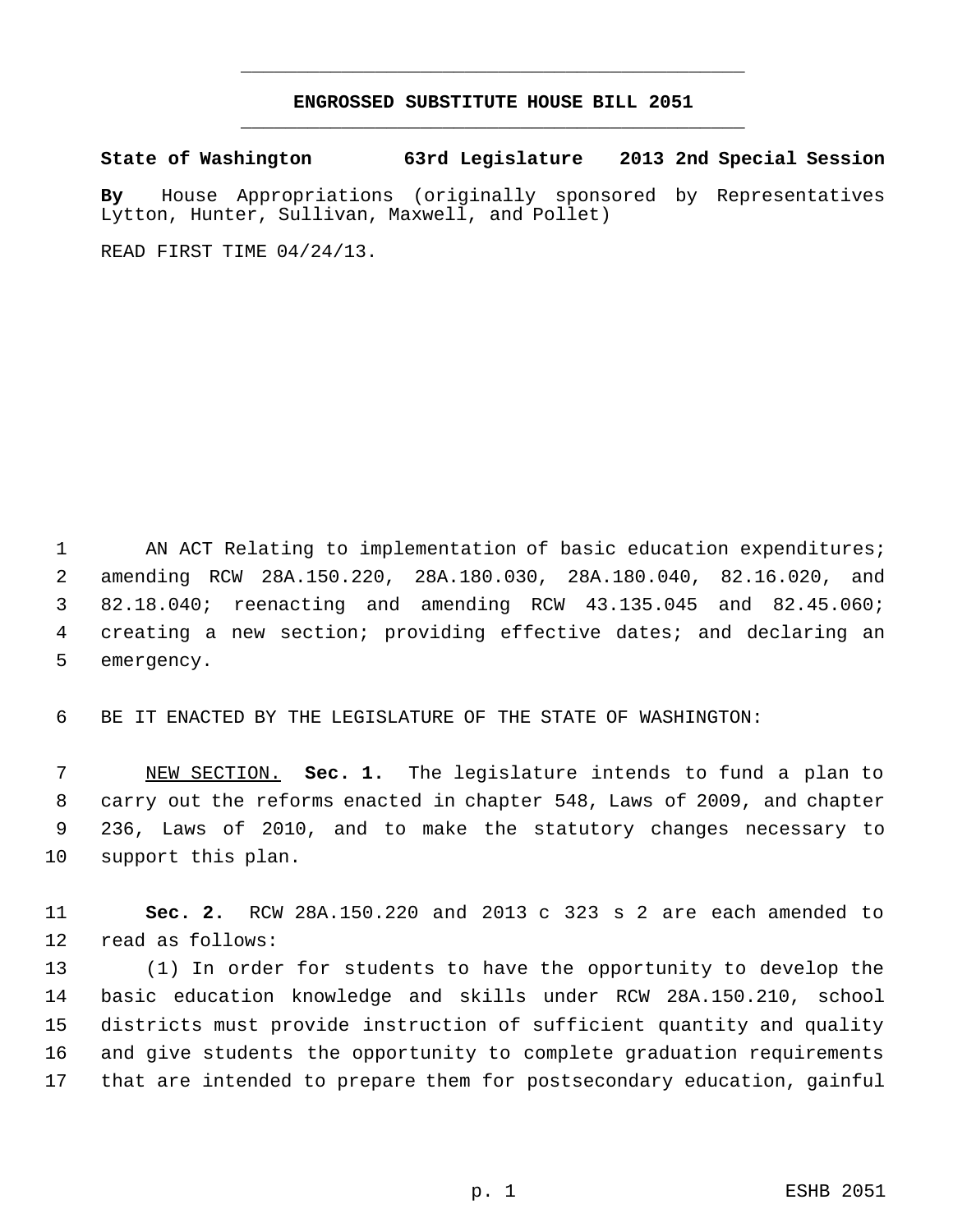employment, and citizenship. The program established under this section shall be the minimum instructional program of basic education offered by school districts.

 (2) Each school district shall make available to students the following minimum instructional offering each school year:

 (a) For students enrolled in grades one through twelve, at least a district-wide annual average of one thousand hours, which shall be increased to at least one thousand eighty instructional hours for students enrolled in each of grades seven through twelve and at least one thousand instructional hours for students in each of grades one through six according to an implementation schedule adopted by the legislature, but not before the 2014-15 school year; and

 (b) For students enrolled in kindergarten, at least four hundred fifty instructional hours, which shall be increased to at least one thousand instructional hours according to the implementation schedule under RCW 28A.150.315.

 (3) The instructional program of basic education provided by each school district shall include:

 (a) Instruction in the essential academic learning requirements under RCW 28A.655.070;

 (b) Instruction that provides students the opportunity to complete twenty-four credits for high school graduation, subject to a phased-in implementation of the twenty-four credits as established by the legislature. Course distribution requirements may be established by the state board of education under RCW 28A.230.090;

 (c) If the essential academic learning requirements include a requirement of languages other than English, the requirement may be met by students receiving instruction in one or more American Indian languages;

 (d) Supplemental instruction and services for underachieving students through the learning assistance program under RCW 28A.165.005 through 28A.165.065;

 (e) Supplemental instruction and services for eligible and enrolled 34 students and exited students whose primary language is other than English through the transitional bilingual instruction program under RCW 28A.180.010 through 28A.180.080;

(f) The opportunity for an appropriate education at public expense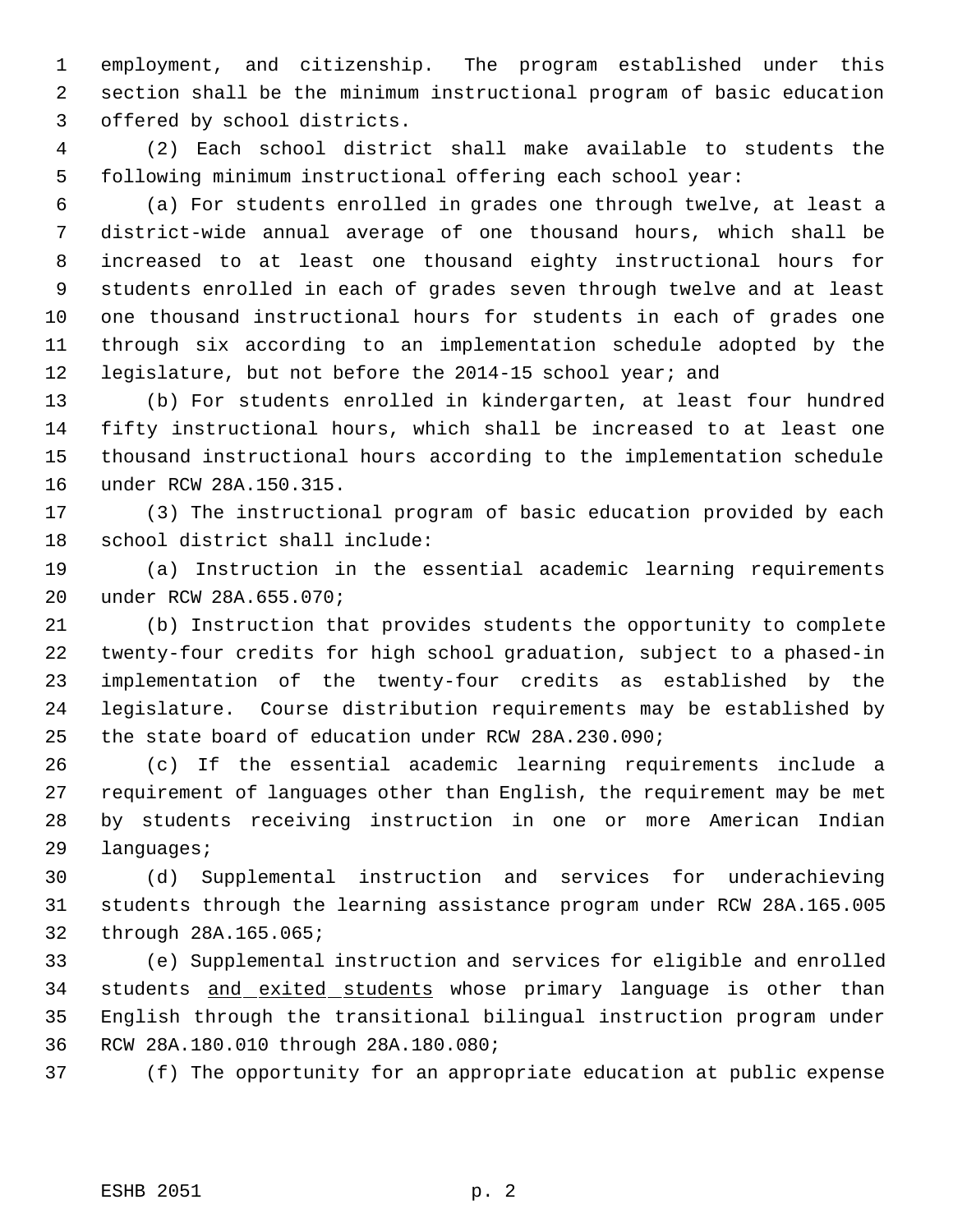as defined by RCW 28A.155.020 for all eligible students with disabilities as defined in RCW 28A.155.020; and

 (g) Programs for highly capable students under RCW 28A.185.010 through 28A.185.030.

 (4) Nothing contained in this section shall be construed to require individual students to attend school for any particular number of hours per day or to take any particular courses.

 (5) Each school district's kindergarten through twelfth grade basic educational program shall be accessible to all students who are five years of age, as provided by RCW 28A.225.160, and less than twenty-one years of age and shall consist of a minimum of one hundred eighty school days per school year in such grades as are conducted by a school district, and one hundred eighty half-days of instruction, or equivalent, in kindergarten, to be increased to a minimum of one hundred eighty school days per school year according to the implementation schedule under RCW 28A.150.315. However, schools administering the Washington kindergarten inventory of developing skills may use up to three school days at the beginning of the school year to meet with parents and families as required in the parent involvement component of the inventory. In addition, effective May 1, 1979, a school district may schedule the last five school days of the one hundred and eighty day school year for noninstructional purposes in the case of students who are graduating from high school, including, but not limited to, the observance of graduation and early release from school upon the request of a student, and all such students may be claimed as a full-time equivalent student to the extent they could otherwise have been so claimed for the purposes of RCW 28A.150.250 and 28A.150.260.

 (6) Nothing in this section precludes a school district from enriching the instructional program of basic education, such as offering additional instruction or providing additional services, programs, or activities that the school district determines to be appropriate for the education of the school district's students.

 (7) The state board of education shall adopt rules to implement and ensure compliance with the program requirements imposed by this section, RCW 28A.150.250 and 28A.150.260, and such related supplemental program approval requirements as the state board may establish.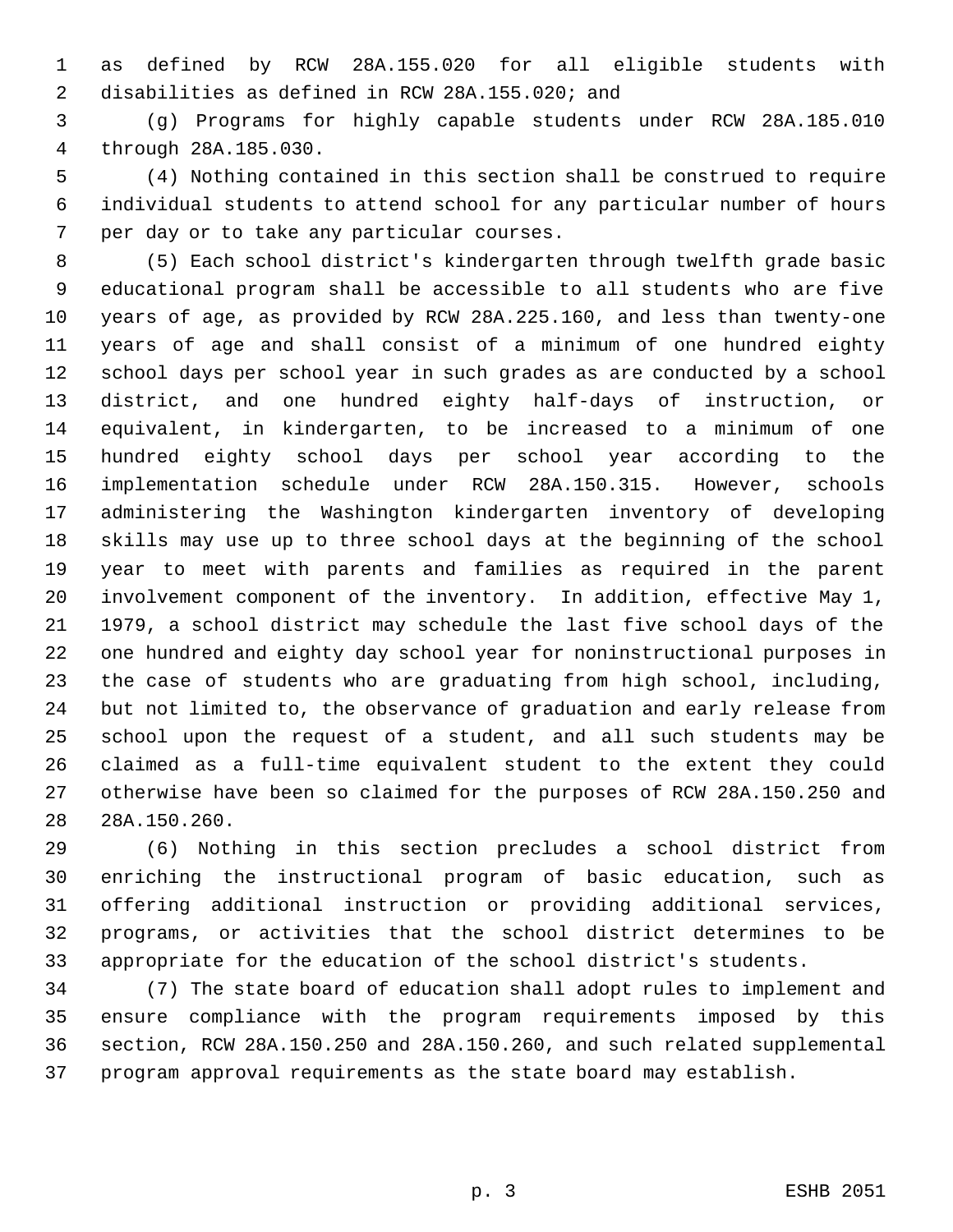**Sec. 3.** RCW 28A.180.030 and 2001 1st sp.s. c 6 s 3 are each amended to read as follows:

 As used throughout this chapter, unless the context clearly indicates otherwise:

(1) "Transitional bilingual instruction" means:

 (a) A system of instruction which uses two languages, one of which is English, as a means of instruction to build upon and expand language skills to enable the pupil to achieve competency in English. Concepts and information are introduced in the primary language and reinforced in the second language: PROVIDED, That the program shall include testing in the subject matter in English; or

 (b) In those cases in which the use of two languages is not practicable as established by the superintendent of public instruction and unless otherwise prohibited by law, an alternative system of instruction which may include English as a second language and is designed to enable the pupil to achieve competency in English.

 (2) "Primary language" means the language most often used by the student for communication in his/her home.

 (3) "Eligible pupil" means any enrollee of the school district whose primary language is other than English and whose English language skills are sufficiently deficient or absent to impair learning.

 (4) "Exited pupil" means a student previously enrolled in the transitional bilingual instruction program who is no longer eligible 24 for the program based on his or her performance on an English 25 proficiency assessment approved by the superintendent of public instruction.

 **Sec. 4.** RCW 28A.180.040 and 2009 c 380 s 5 are each amended to read as follows:

(1) Every school district board of directors shall:

 (a) Make available to each eligible pupil transitional bilingual instruction to achieve competency in English, in accord with rules of the superintendent of public instruction;

 (b) Wherever feasible, ensure that communications to parents emanating from the schools shall be appropriately bilingual for those parents of pupils in the bilingual instruction program;

(c) Determine, by administration of an English test approved by the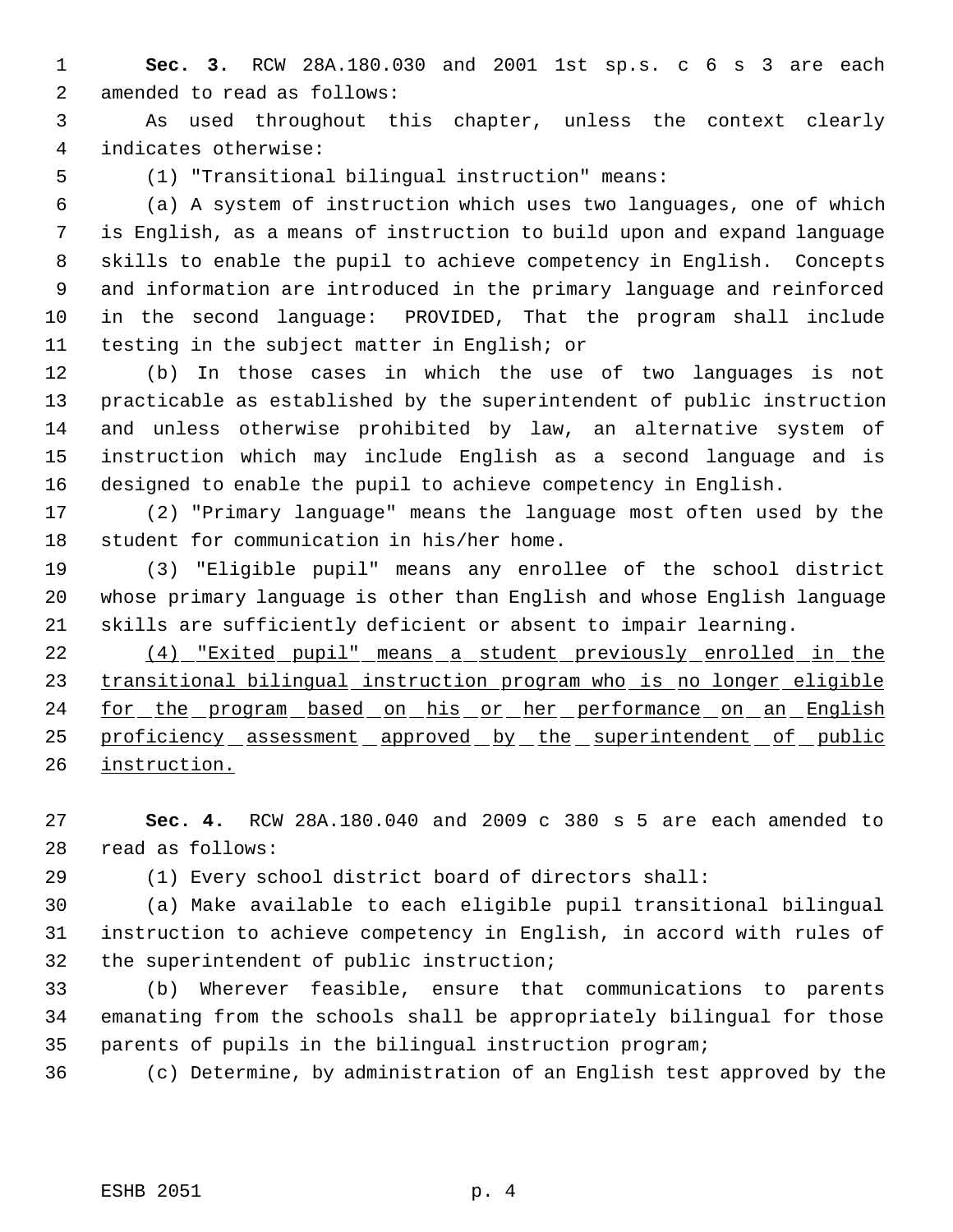superintendent of public instruction the number of eligible pupils enrolled in the school district at the beginning of a school year and thereafter during the year as necessary in individual cases;

 (d) Ensure that a student who is a child of a military family in transition and who has been assessed as in need of, or enrolled in, a bilingual instruction program, the receiving school shall initially honor placement of the student into a like program.

 (i) The receiving school shall determine whether the district's program is a like program when compared to the sending school's program; and

 (ii) The receiving school may conduct subsequent assessments pursuant to RCW 28A.180.090 to determine appropriate placement and continued enrollment in the program;

 (e) Before the conclusion of each school year, measure each eligible pupil's improvement in learning the English language by means 16 of a test approved by the superintendent of public instruction;  $((and))$ 

 (f) Provide in-service training for teachers, counselors, and other staff, who are involved in the district's transitional bilingual program. Such training shall include appropriate instructional strategies for children of culturally different backgrounds, use of 21 curriculum materials, and program models; and

 (g) Make available a program of instructional support for up to two 23 years immediately after pupils exit from the program, for exited pupils who need assistance in reaching grade-level performance in academic 25 subjects even though they have achieved English proficiency for purposes of the transitional bilingual instructional program.

 (2) The definitions in Article II of RCW 28A.705.010 apply to subsection (1)(d) of this section.

 **Sec. 5.** RCW 43.135.045 and 2012 2nd sp.s. c 5 s 1 and 2012 1st sp.s. c 10 s 5 are each reenacted and amended to read as follows:

 The education construction fund is hereby created in the state treasury.

 (1) Funds may be appropriated from the education construction fund exclusively for common school construction or higher education construction. ((During the 2007-2009 fiscal biennium, funds may also be used for higher education facilities preservation and maintenance.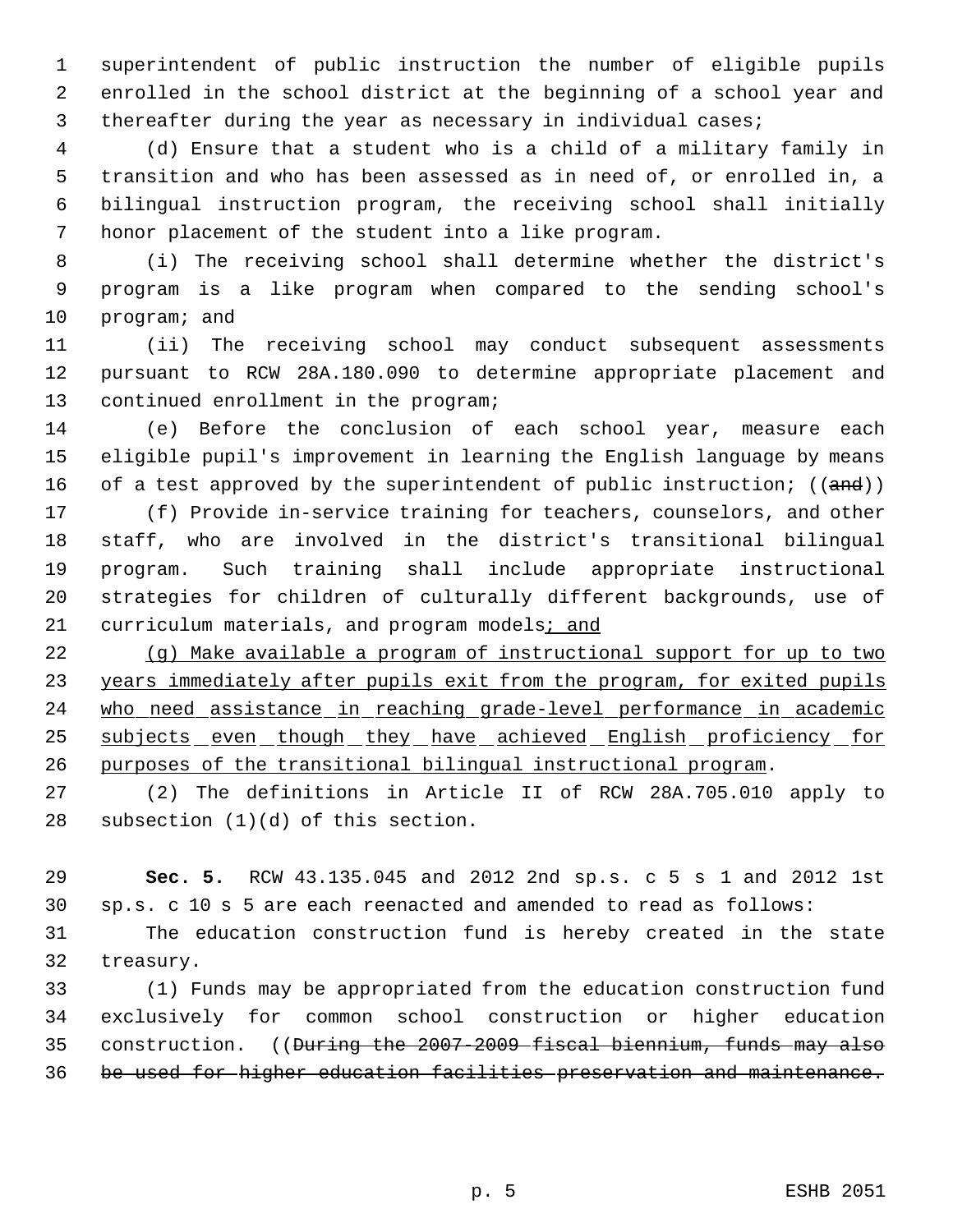1 During the 2009-2011 and 2011-2013 fiscal biennia, the legislature may 2 transfer from the education construction fund to the state general fund 3 such amounts as reflect the excess fund balance of the fund.)

 (2) Funds may be appropriated for any other purpose only if approved by a two-thirds vote of each house of the legislature and if approved by a vote of the people at the next general election. An appropriation approved by the people under this subsection must result in an adjustment to the state expenditure limit only for the fiscal period for which the appropriation is made and does not affect any subsequent fiscal period.

11 (((3) After July 1, 2010, the state treasurer must transfer one 12 hundred two million dollars from the general fund to the education 13 construction fund by June 30th of each year. However, the transfers 14 may not take place in the fiscal biennium ending June 30, 2015.)

15 **Sec. 6.** RCW 82.45.060 and 2011 1st sp.s. c 50 s 975 and 2011 1st 16 sp.s. c 48 s 7035 are each reenacted and amended to read as follows: 17 There is imposed an excise tax upon each sale of real property at 18 the rate of one and twenty-eight one-hundredths percent of the selling 19 price. Beginning July 1, 2013, and ending June 30, 2019, an amount 20 equal to two percent of the proceeds of this tax must be deposited in 21 the public works assistance account created in RCW 43.155.050, and an 22 amount equal to four and one-tenth percent must be deposited in the 23 education legacy trust account created in RCW 83.100.230. Thereafter, 24 an amount equal to six and one-tenth percent of the proceeds of this 25 tax to the state treasurer must be deposited in the public works 26 assistance account created in RCW  $43.155.050$  ( $\div$  PROVIDED, That during 27 the fiscal year 2011, six and one-tenth percent of the proceeds of this  $28$  tax  $-must - be - deposited - in - the - general - fund - for - general - purpose$ 29 expenditures)). Except as otherwise provided in this section, an 30 amount equal to one and six-tenths percent of the proceeds of this tax 31 to the state treasurer must be deposited in the city-county assistance 32 account created in RCW 43.08.290. ((During-the-2011-2013-fiscal 33 biennium, -1.546 - percent - of - the - proceeds - of - this - tax - to - the - state 34 treasurer must be deposited in the city-county assistance account.))

35 **Sec. 7.** RCW 82.16.020 and 2011 1st sp.s. c 48 s 7033 are each 36 amended to read as follows: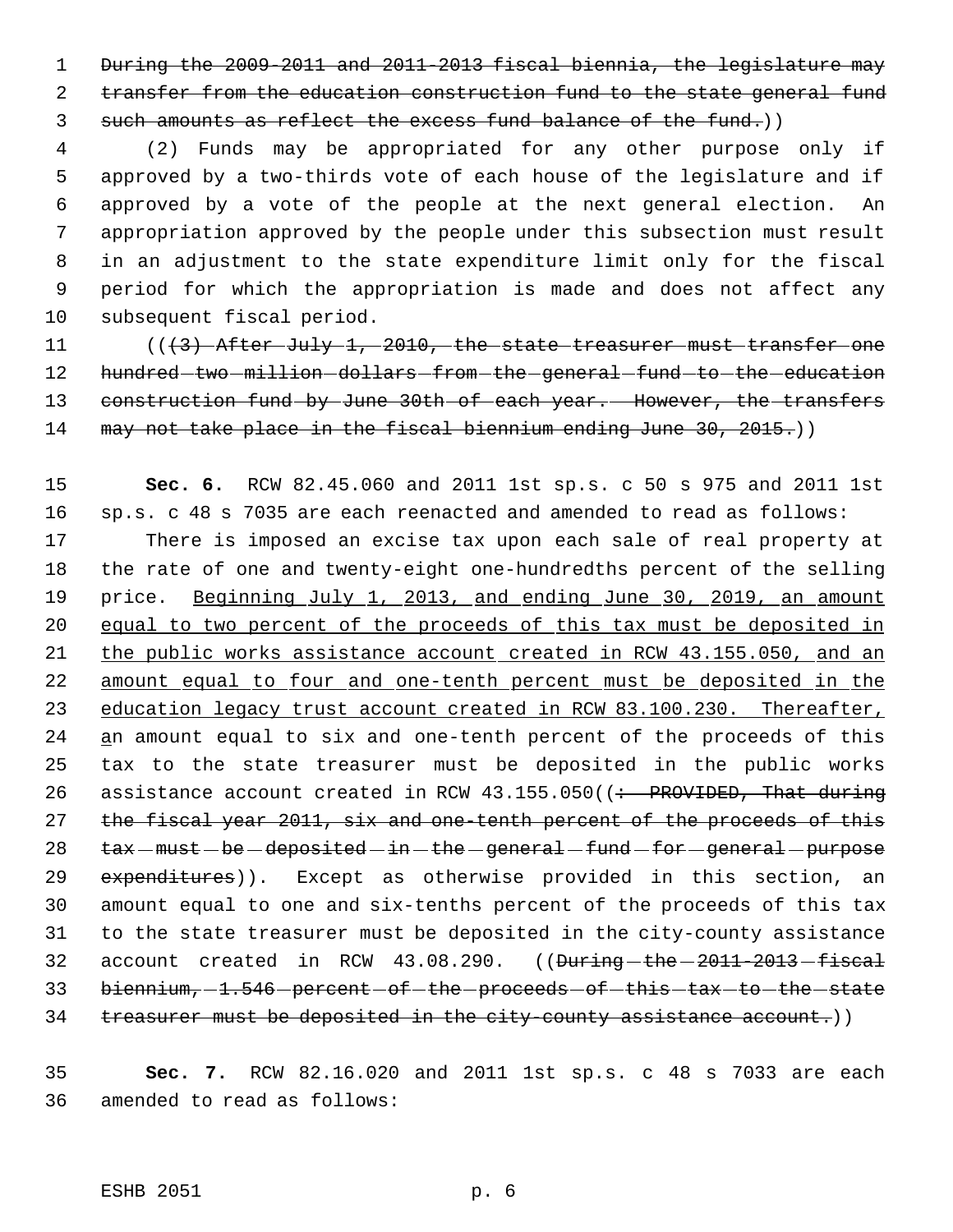(1) There is levied and there shall be collected from every person a tax for the act or privilege of engaging within this state in any one or more of the businesses herein mentioned. The tax shall be equal to the gross income of the business, multiplied by the rate set out after the business, as follows:

 (a) Express, sewerage collection, and telegraph businesses: Three 7 and six-tenths percent;

 (b) Light and power business: Three and sixty-two one-hundredths percent;

(c) Gas distribution business: Three and six-tenths percent;

(d) Urban transportation business: Six-tenths of one percent;

 (e) Vessels under sixty-five feet in length, except tugboats, 13 operating upon the waters within the state: Six-tenths of one percent; (f) Motor transportation, railroad, railroad car, and tugboat businesses, and all public service businesses other than ones mentioned 16 above: One and eight-tenths of one percent;

(g) Water distribution business: Four and seven-tenths percent.

 (2) An additional tax is imposed equal to the rate specified in RCW 82.02.030 multiplied by the tax payable under subsection (1) of this section.

 (3) Twenty percent of the moneys collected under subsection (1) of this section on water distribution businesses and sixty percent of the moneys collected under subsection (1) of this section on sewerage 24 collection businesses shall be deposited in the education legacy trust account created in RCW 83.100.230 from July 1, 2013, through June 30, 26 2019, and thereafter in the public works assistance account created in 27 RCW  $43.155.050$  ( $\div$  PROVIDED, That during the fiscal year 2011, twenty percent of the moneys collected under subsection (1) of this section on 29 water distribution businesses and sixty percent of the moneys collected under subsection (1) of this section on sewerage collection businesses 31 must  $-\mathbf{be}-\mathbf{deposited}-\mathbf{in}-\mathbf{the}-\mathbf{general}-\mathbf{fund}-\mathbf{for}-\mathbf{general}-\mathbf{purpose}$ expenditures)).

 **Sec. 8.** RCW 82.18.040 and 2012 2nd sp.s. c 5 s 2 are each amended to read as follows:

 (1) Taxes collected under this chapter must be held in trust until paid to the state. Except as otherwise provided in this subsection (1), taxes received by the state must be deposited in the public works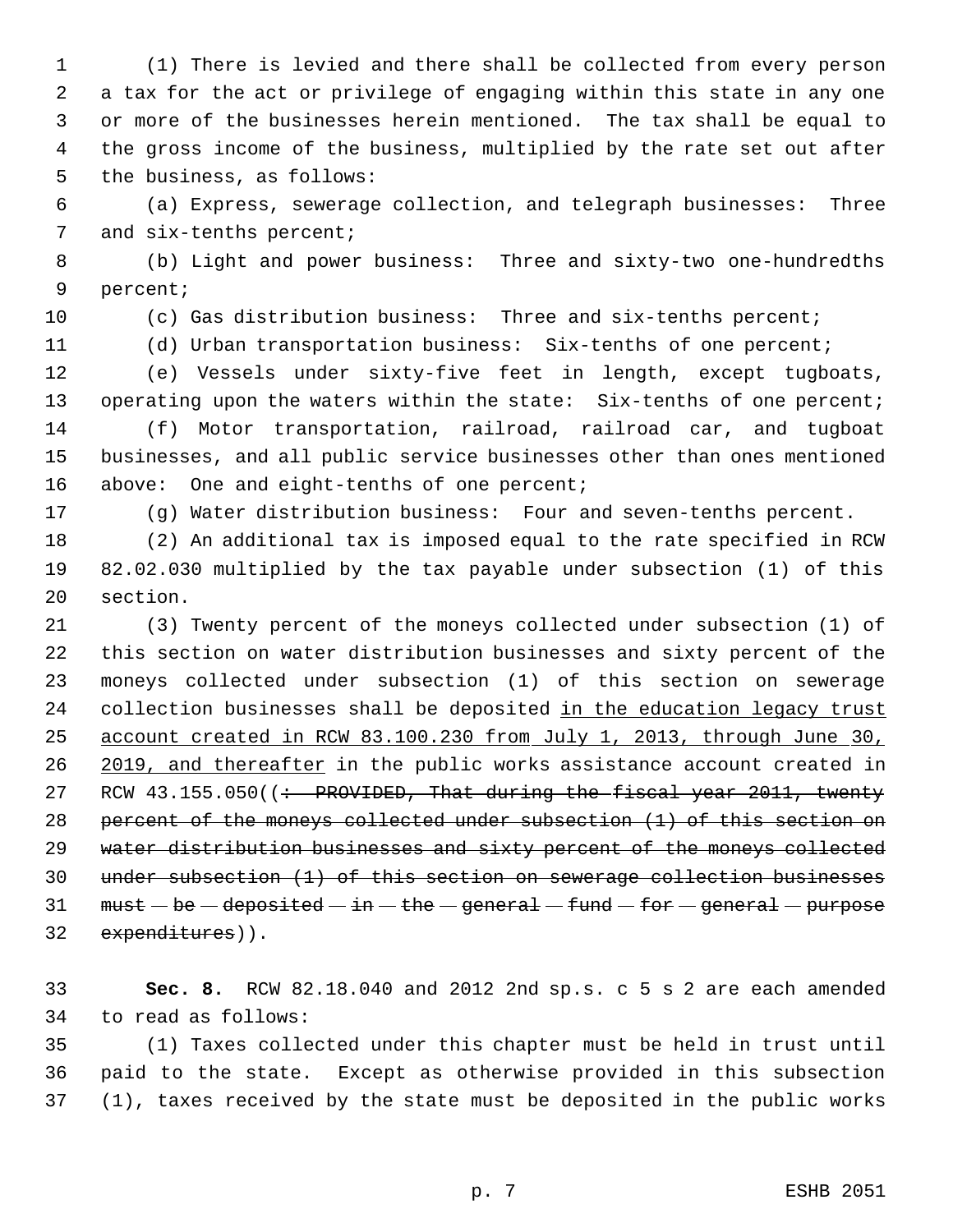assistance account created in RCW 43.155.050. For the period beginning July 1, 2011, and ending June 30, 2015, taxes received by the state under this chapter must be deposited in the general fund for general purpose expenditures. For fiscal years 2016, 2017, and 2018, one-half of the taxes received by the state under this chapter must be deposited in the general fund for general purpose expenditures and the remainder 7 deposited in the ((public works assistance account)) education legacy trust account created in RCW 83.100.230. For fiscal year 2019, taxes 9 received by the state under this chapter must be deposited in the education legacy trust account created in RCW 83.100.230. Any person collecting the tax who appropriates or converts the tax collected is guilty of a gross misdemeanor if the money required to be collected is not available for payment on the date payment is due. If a taxpayer fails to pay the tax imposed by this chapter to the person charged with collection of the tax and the person charged with collection fails to pay the tax to the department, the department may, in its discretion, proceed directly against the taxpayer for collection of the tax.

 (2) The tax is due from the taxpayer within twenty-five days from the date the taxpayer is billed by the person collecting the tax.

 (3) The tax is due from the person collecting the tax at the end of the tax period in which the tax is received from the taxpayer. If the taxpayer remits only a portion of the total amount billed for taxes, consideration, and related charges, the amount remitted must be applied first to payment of the solid waste collection tax and this tax has priority over all other claims to the amount remitted.

 NEW SECTION. **Sec. 9.** (1) Sections 2 through 4 of this act are necessary for the immediate preservation of the public peace, health, or safety, or support of the state government and its existing public institutions, and take effect September 1, 2013.

 (2) Section 7 of this act is necessary for the immediate preservation of the public peace, health, or safety, or support of the state government and its existing public institutions, and takes effect June 30, 2013.

 (3) Sections 5, 6, and 8 of this act are necessary for the immediate preservation of the public peace, health, or safety, or